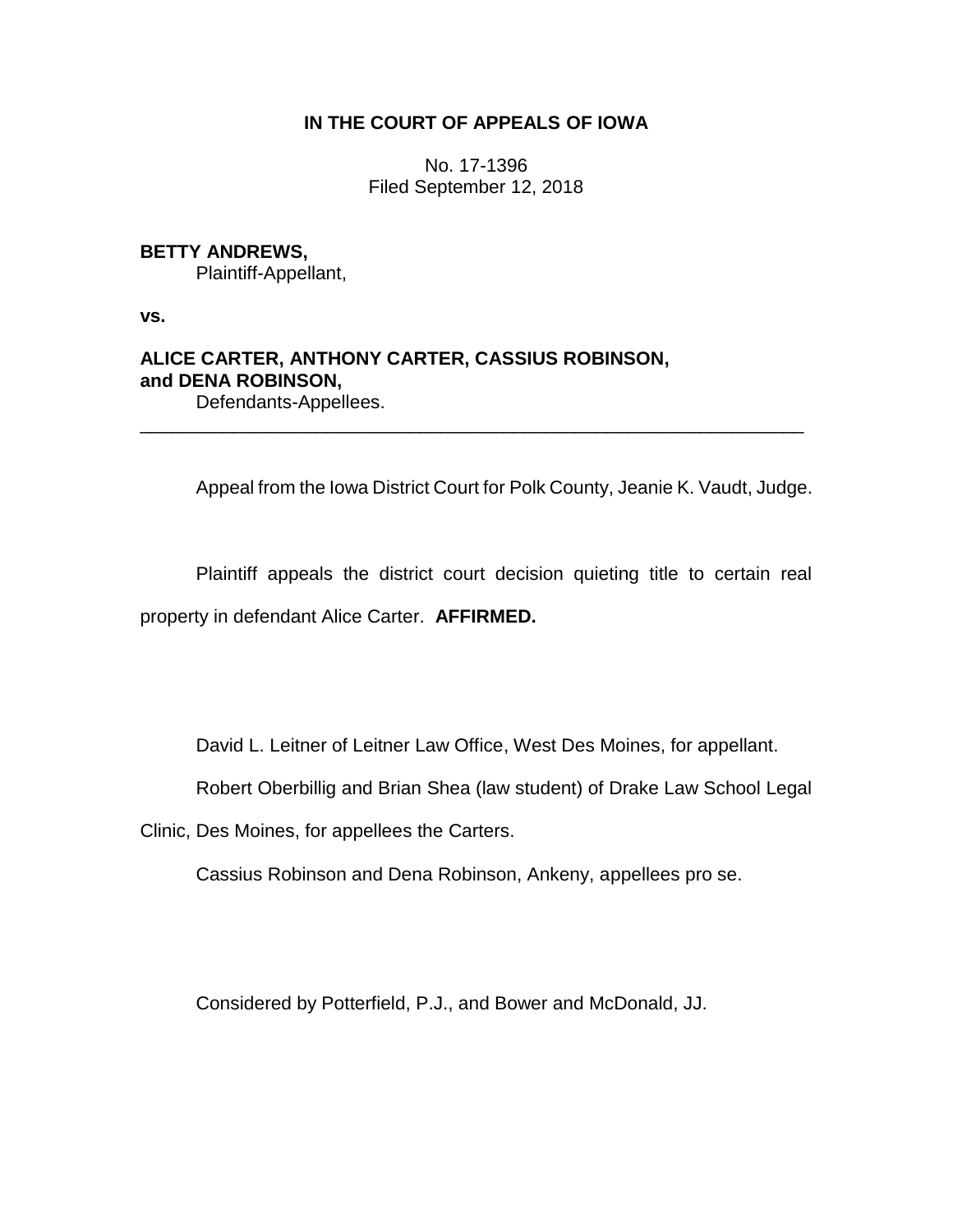#### **BOWER, Judge.**

 $\overline{a}$ 

Betty Andrews appeals the district court decision quieting title to certain real property in Alice Carter. We find Ruby Smiley intended for Alice to have present title to the property, without any reservation of control, when she gave Alice a quit claim deed to the property. We also find Betty has not established the right to establish a constructive trust by clear, convincing, and satisfactory evidence. We affirm the decision of the district court.

#### **I. Background Facts & Proceedings**

Ruby Smiley was the mother of Betty Andrews and Alice Carter. Ruby and her husband, Charlie Smiley, obtained a warranty deed for their home at 1530 16th Street in Des Moines in 1999.

In 2002, Ruby wrote a letter which stated if Charlie did not want to live in the house after she died, he should sell it and split the proceeds between Betty and Alice. In 2005, Ruby wrote another letter, stating the house should go to Charlie on her death, but if he did not want it, the house should be sold and the proceeds split between Betty and Alice. In February 2007, Ruby wrote a document stating Charlie should have two-thirds of the proceeds from the house if she predeceased him.

Ruby and Charlie transferred the property to Alice, for no consideration, by a quit claim deed on March 30, 2007. $1$  On August 14, 2008, Alice signed a quit claim deed placing the property in her name and that of Ruby, again for no

<sup>&</sup>lt;sup>1</sup> On October 9, 2007, Alice transferred the property to Jamie Lynn Collier, a relative, by a quit claim deed. Jamie transferred the property back to Alice on December 21, 2007, through another quit claim deed. Alice testified this transfer was to help her obtain financing for a different home she was purchasing.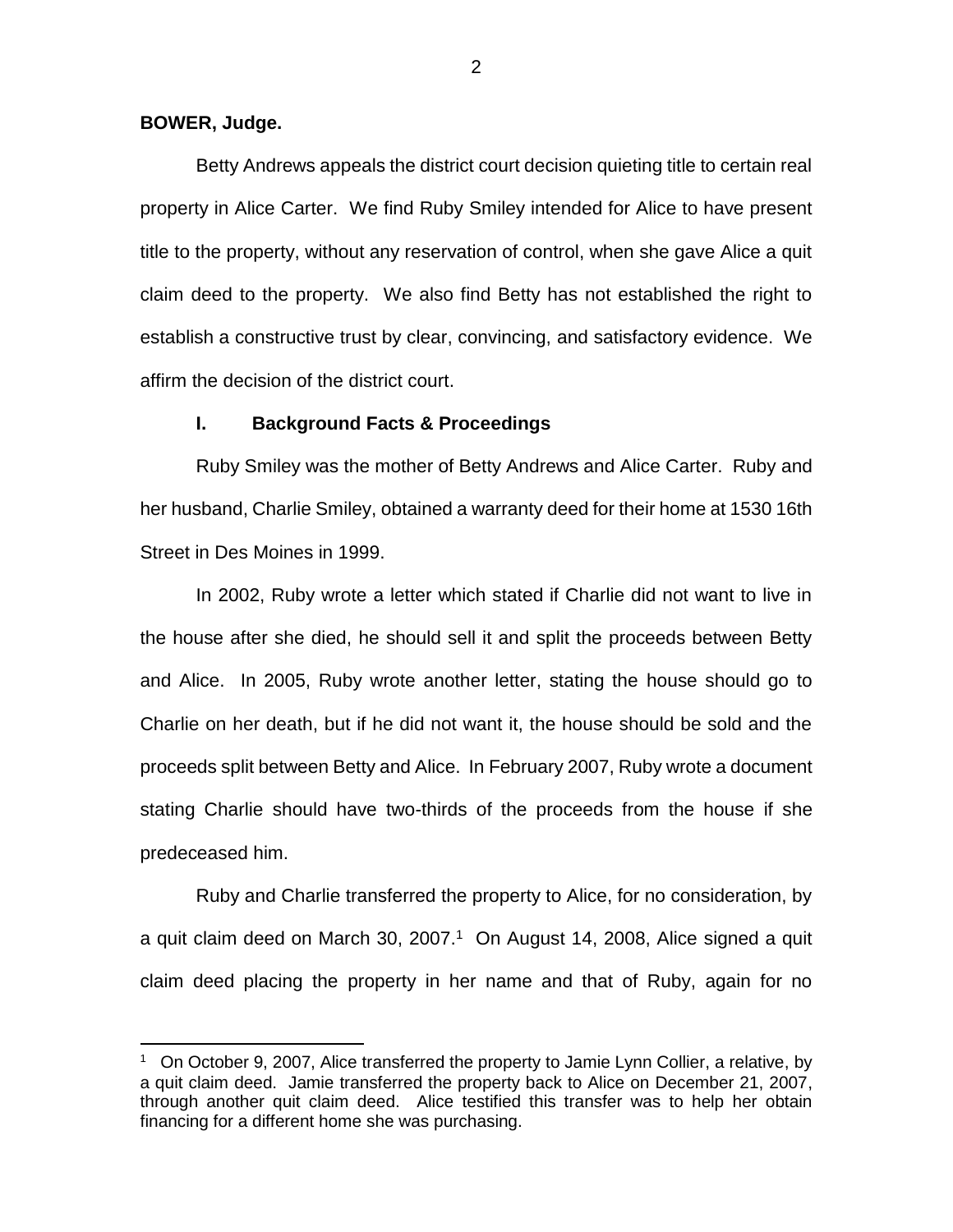consideration. Alice testified Ruby asked her to do this because Ruby wanted to receive FEMA assistance with the home. On October 15, 2008, Ruby obtained a mortgage on the home and signed a property lien. On April 16, 2009, Ruby signed a document pertaining to a disaster relief grant as the homeowner of the property.

Ruby and Charlie continued to live in the home until their deaths—Charlie in 2010, Ruby in 2011. On June 14, 2013, Alice transferred her interest in the property to Cassius and Dena Robinson by a quit claim deed for the stated consideration of \$12,500.

On January 28, 2016, Betty filed a petition to quiet title, claiming Ruby transferred title to the property to Alice to facilitate management of her assets but intended for the house to be sold at Ruby's death and the proceeds divided equally between Betty and Alice.<sup>2</sup> Betty claimed Alice held the property in a constructive trust. Betty asked the court to set aside the transfer from Ruby to Alice.

During the trial, Alice testified she was the primary caretaker for Ruby, who was ill for a long period of time. According to Alice, "[Ruby] signed the house over to me" and "[Ruby] and her husband were very ill." Alice testified she participated in doing repairs to the house but Ruby never asked her to pay the taxes, utilities, or mortgage on the home, although she paid these expenses after Ruby's death. Alice testified Betty did not help out very much.

Betty testified, "I was at my mother's house almost every day. I helped clean, I cooked." Betty stated, "I would say that Alice was more involved due to proximity." She acknowledged Alice did a greater percentage of the care for their

 $\overline{a}$ 

<sup>2</sup> In addition to Alice, the petition named Alice's husband, Anthony Carter, and the later purchasers of the home, Cassius and Dena Robinson, as respondents.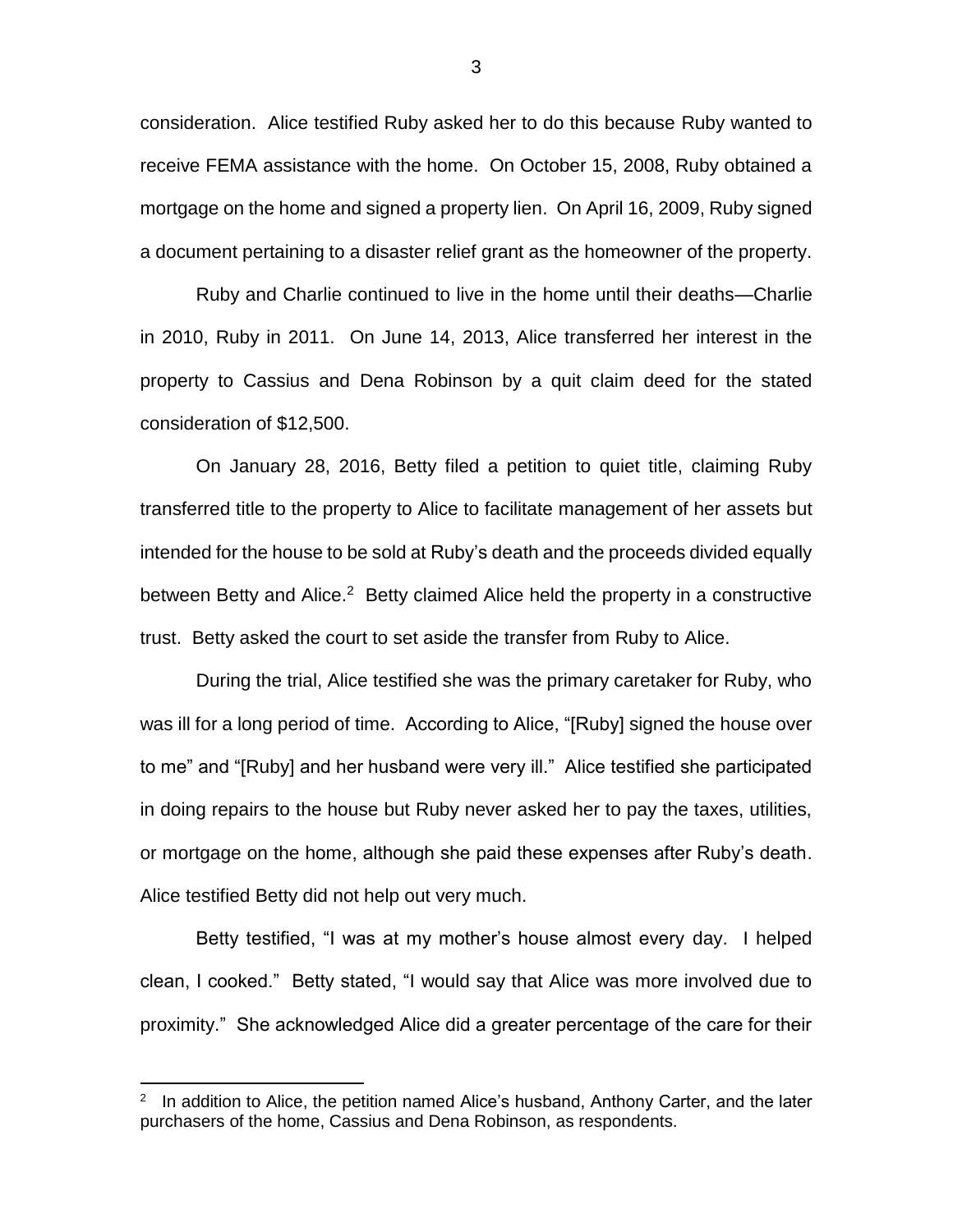mother. Betty testified Ruby told her, "I put Alice's name on the house, and you guys are going to split it." She stated Ruby often put Betty or Alice's name on bank accounts and other things as a matter of convenience and administration. Betty stated Ruby told her she put Alice's name on the house "[s]o that Alice could help her manage any issues or anything with the house so that Alice would be available to sign it because my mother was extremely ill."

The district found Alice was the primary caregiver for Ruby for many years prior to the conveyance of the house to Alice. The court found Ruby's action in placing other assets in the names of Alice or Betty "does little to shed light on Ruby's intent in executing the 2007 quit claim deed." The court determined Betty did not present sufficient evidence to show Ruby intended for Alice to hold the property for the benefit of Alice and Betty jointly. The court concluded a constructive trust was not warranted and title to the property should be quieted in Alice.

Betty filed a motion pursuant to Iowa Rule of Civil Procedure 1.904(2) and for a new trial. Alice resisted the motion. The district court denied Betty's posttrial motions. Betty now appeals.

#### **II. Standard of Review**

This case was tried in equity and, therefore, our review is de novo. Iowa R. App. P. 6.907. In de novo review, we "examine[ ] the facts as well as the law and decide[ ] the issues anew." *Brede v. Koop*, 706 N.W.2d 824, 826 (Iowa 2005). "In equity cases, especially when considering the credibility of witnesses, the court gives weight to the fact findings of the district court, but is not bound by them. Iowa R. App. P. 6.904(3)(g).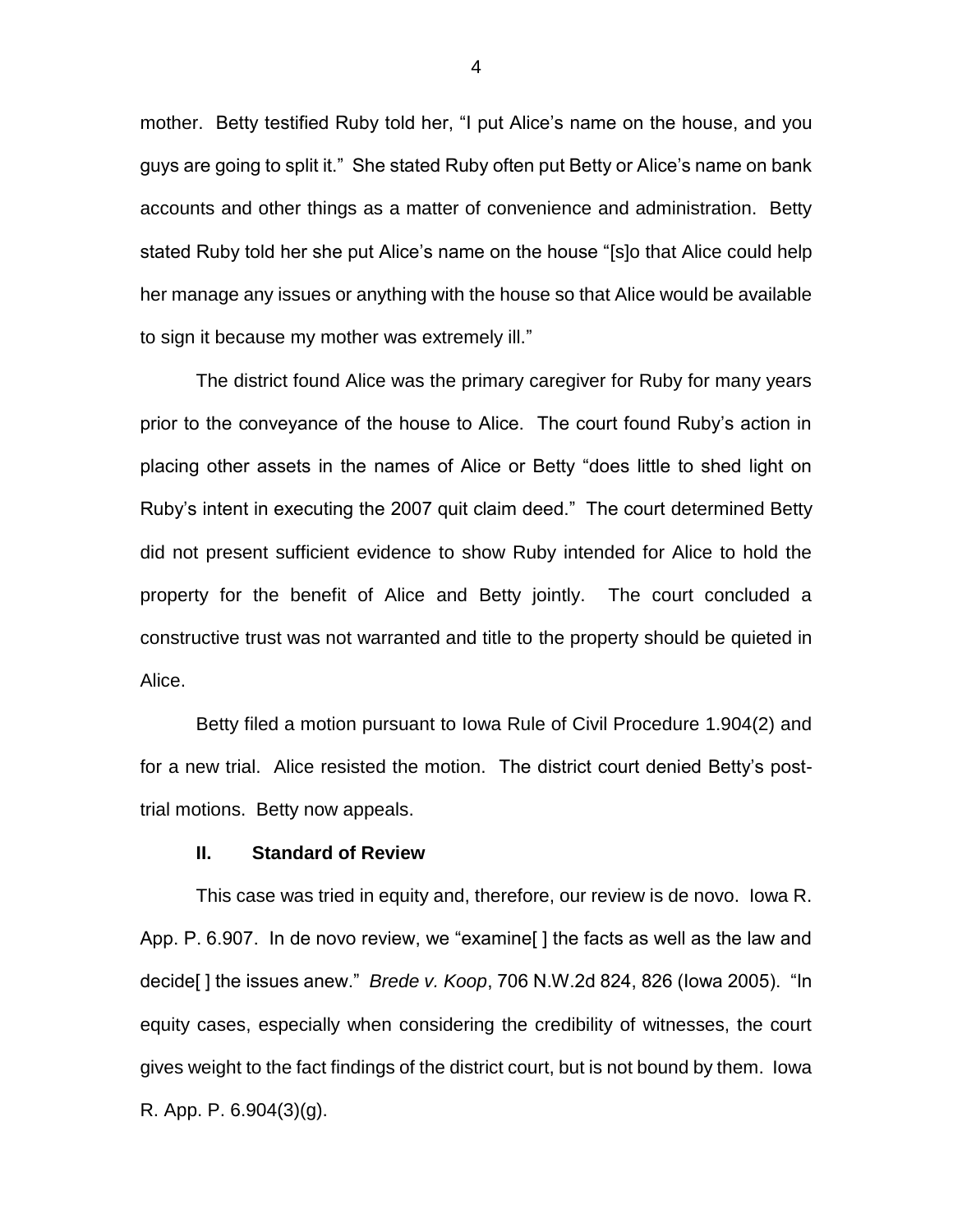#### **III. Intent of Grantor**

**A.** Betty claims Ruby did not intend to transfer legal title of the property to Alice but the 2007 deed was made as a convenience, so Alice could help Ruby in administering her affairs. She points out Ruby remained living in the home and took actions consistent with being the homeowner.

"To effectuate transfer of title under a deed, there must be delivery, actual or symbolical, accompanied with the intention of the grantor to transfer title without any reservation of control." *Orud v. Groth*, 652 N.W.2d 447, 451 (Iowa 2002). "The intent of the grantor is controlling in the matter of delivery and is to be determined by the grantor's acts or words or both." *Id.* "[I]n interpreting a deed the intent of the grantor is the polestar." *Nichols v. City of Evansdale*, 687 N.W.2d 562, 567 (Iowa 2004) (citation omitted). We consider whether the grantor "intended the deed to take effect *as a present transfer of title* . . . ." *Brandt v. Schucha*, 96 N.W.2d 179, 185 (Iowa 1959).

We determine Ruby intended for Alice to have a present title to the property, without any reservation of control, when she gave Alice a quit claim deed to the property on March 30, 2007. In looking at the surrounding circumstances, we note when Ruby wanted to exercise control over the property, she asked Alice to transfer the property to Alice and Ruby, which Alice did on August 14, 2008. After this change to the deed was made, Ruby obtained a mortgage on the home, signed a property lien, and signed a document pertaining to a disaster relief grant as the homeowner of the property. We find the fact Ruby did not take these actions while the title to the property was in Alice's name alone shows Ruby did not believe she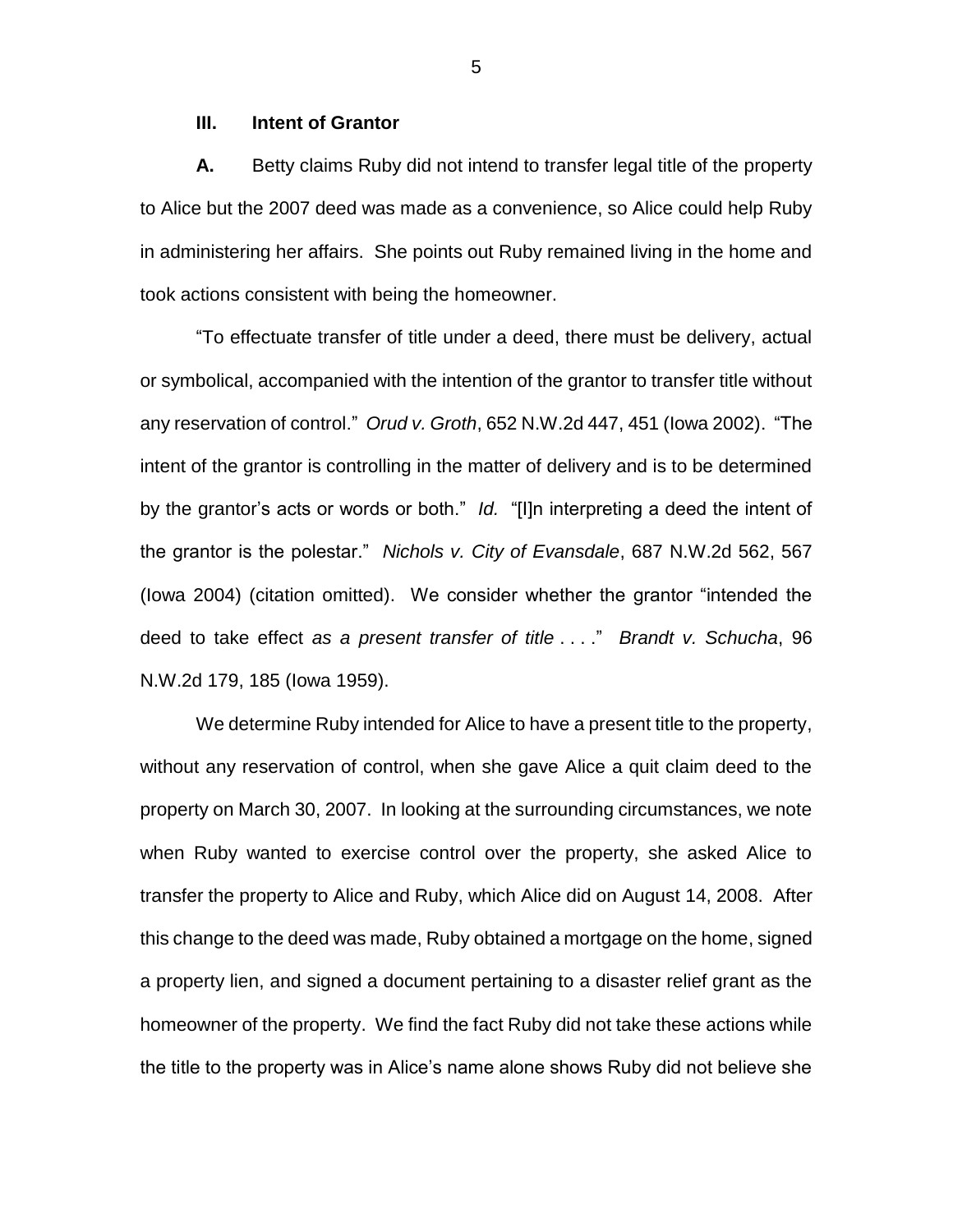had control over the property after she delivered the quit claim deed to Alice in March 2007.<sup>3</sup>

**B.** Betty also claims Ruby intended for Alice to hold the property in a constructive trust for the benefit of Betty and Alice after Ruby died. "A constructive trust is a creature of equity, defined . . . as a remedial device by which the holder of legal title is held to be a trustee for the benefit of another who in good conscience is entitled to the beneficial interest." *Slocum v. Hammond*, 346 N.W.2d 485, 493 (Iowa 1984) (citation omitted). There are three categories of constructive trust: (1) those arising from actual fraud; (2) those arising from constructive fraud; and (3) those based on equitable principles other than fraud. *Id.* The right to a constructive trust must be established by clear, convincing, and satisfactory evidence. *Id.*

We determine Betty has not established the right to establish a constructive trust by clear, convincing, and satisfactory evidence. *See id.* While there was evidence Ruby had previously intended that if Charlie did not want to live in the house after she died the house should be sold and the proceeds divided equally between Betty and Alice, Betty did not present sufficient evidence to show this was Ruby's intent at the time she signed the deed giving Alice title to the property. The evidence showed Alice was Ruby's primary caretaker for many years prior to when Ruby transferred the property to Alice. The district court noted Ruby may have wanted to make sure Alice received the home in consideration of this caregiving.

 $\overline{a}$ 

 $3\;\;\;$  We also note there is no evidence Ruby objected when Alice transferred the property to Jamie on October 9, 2007, prior to Jamie's return of the property on December 21, 2007.